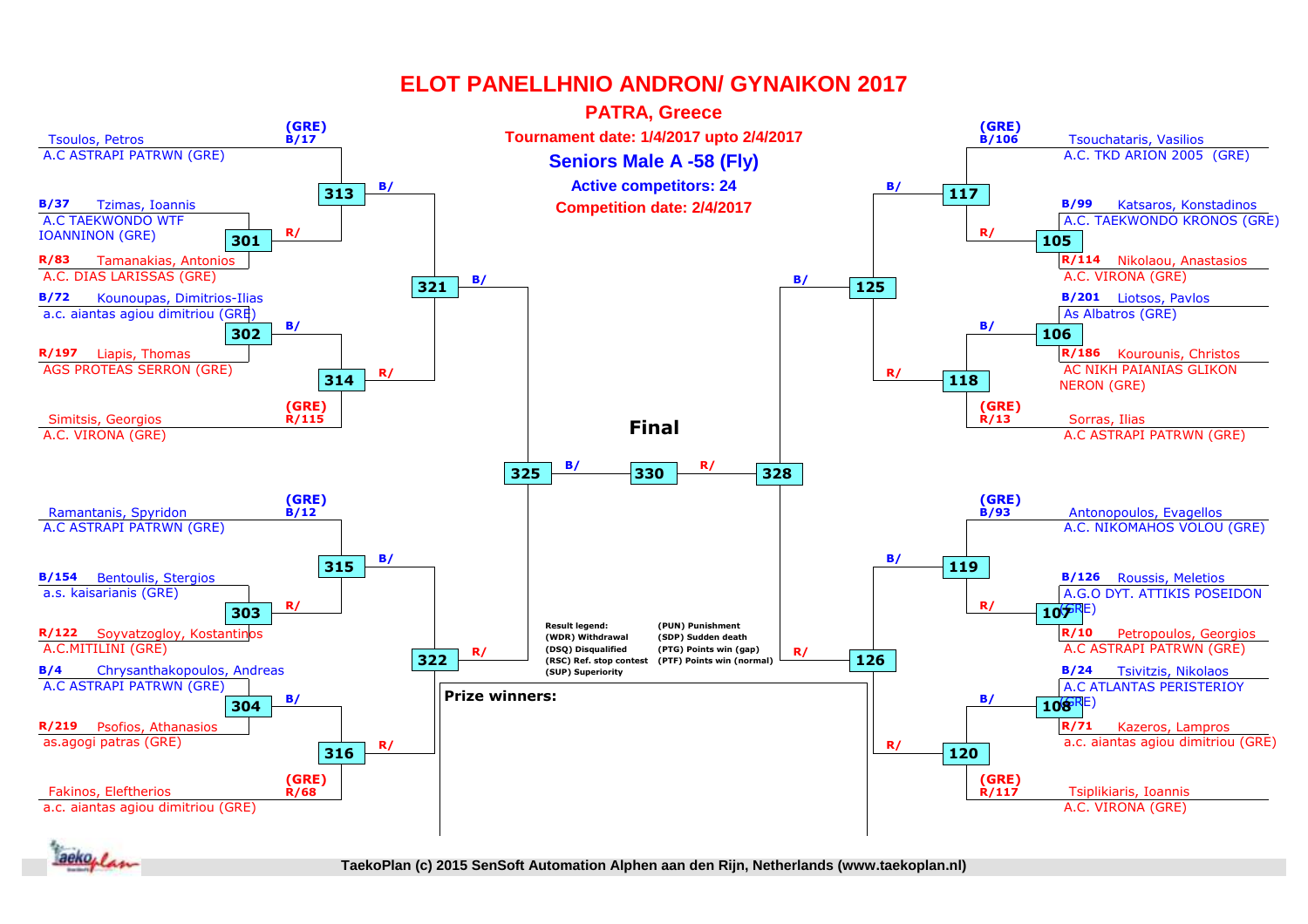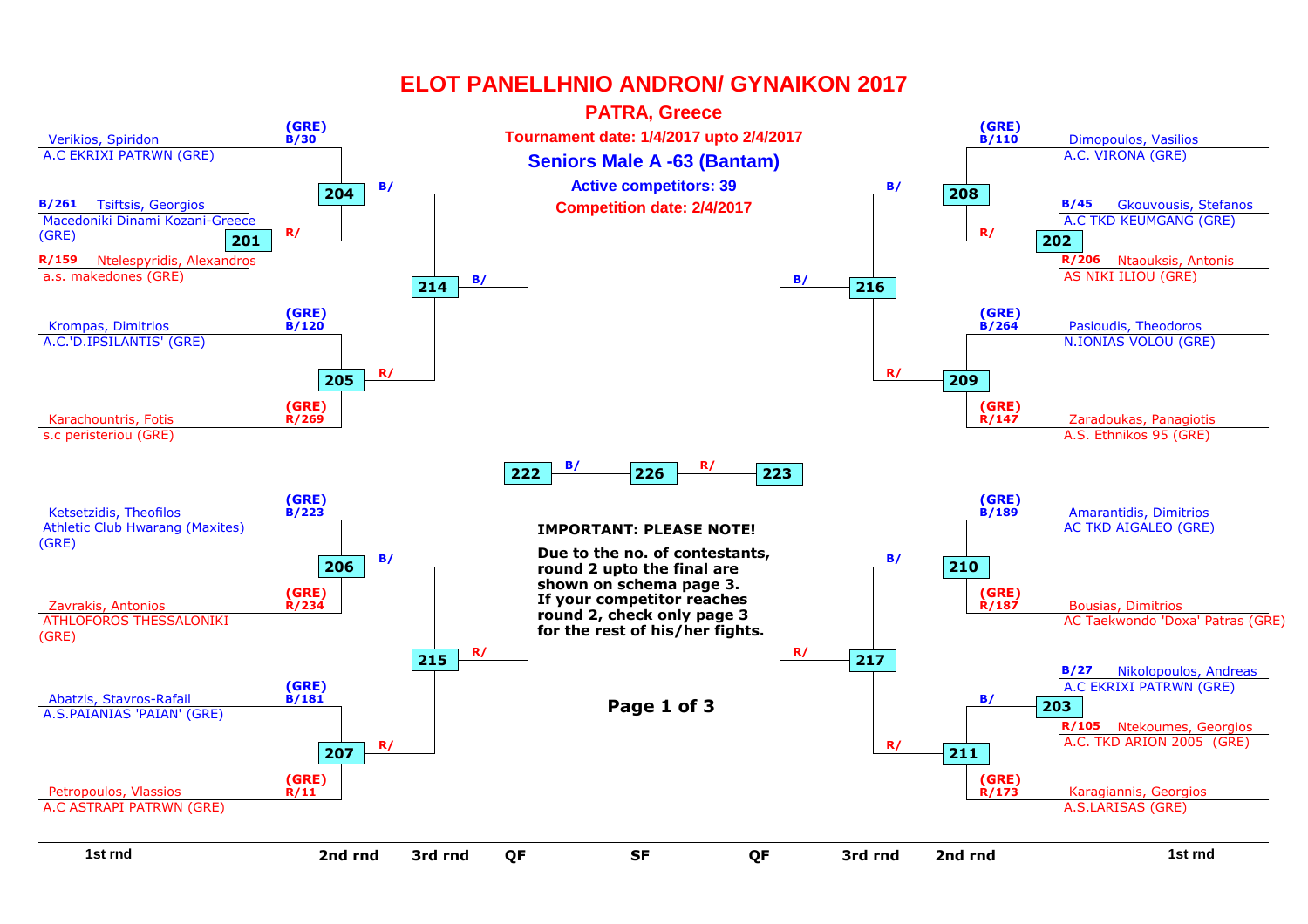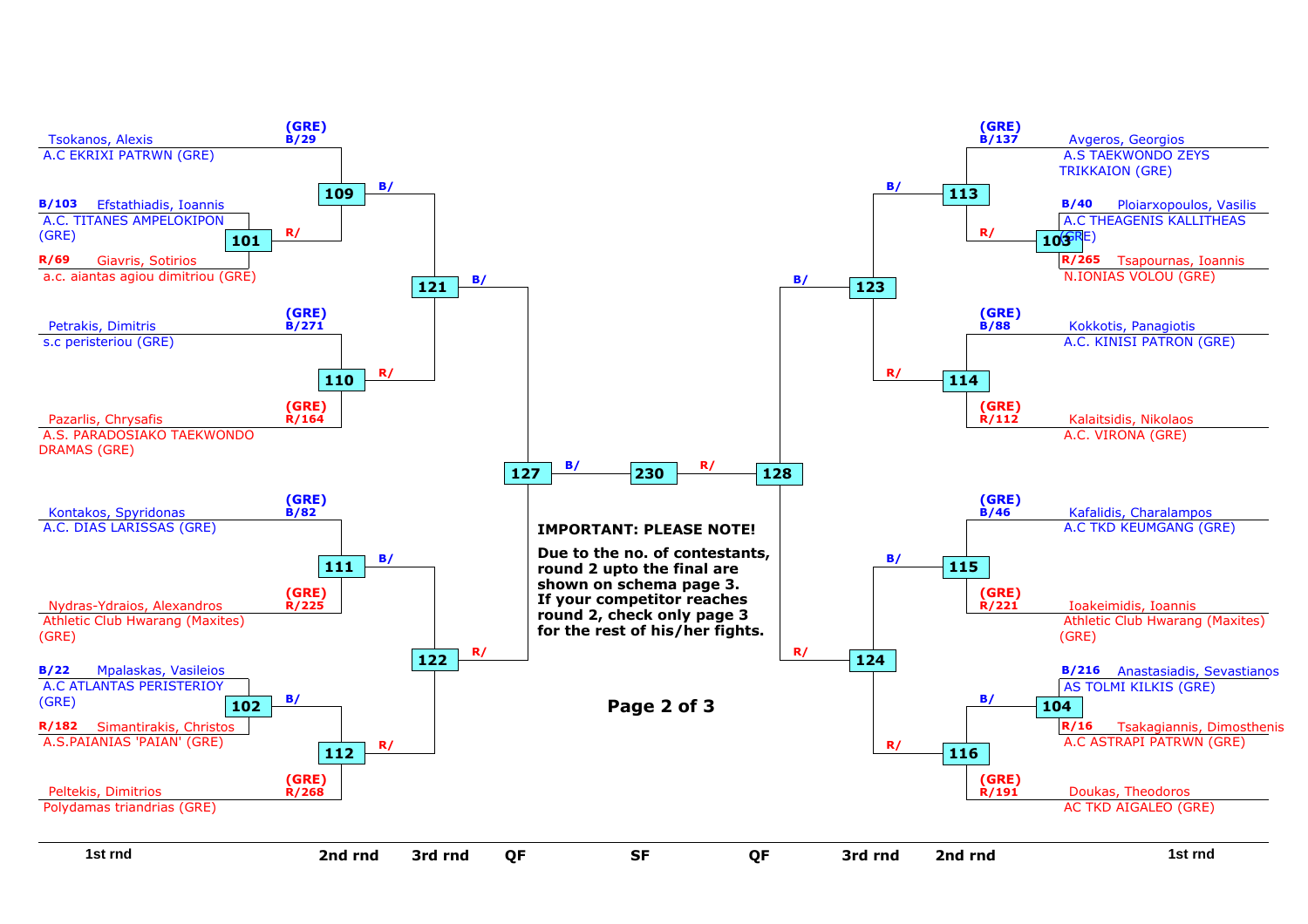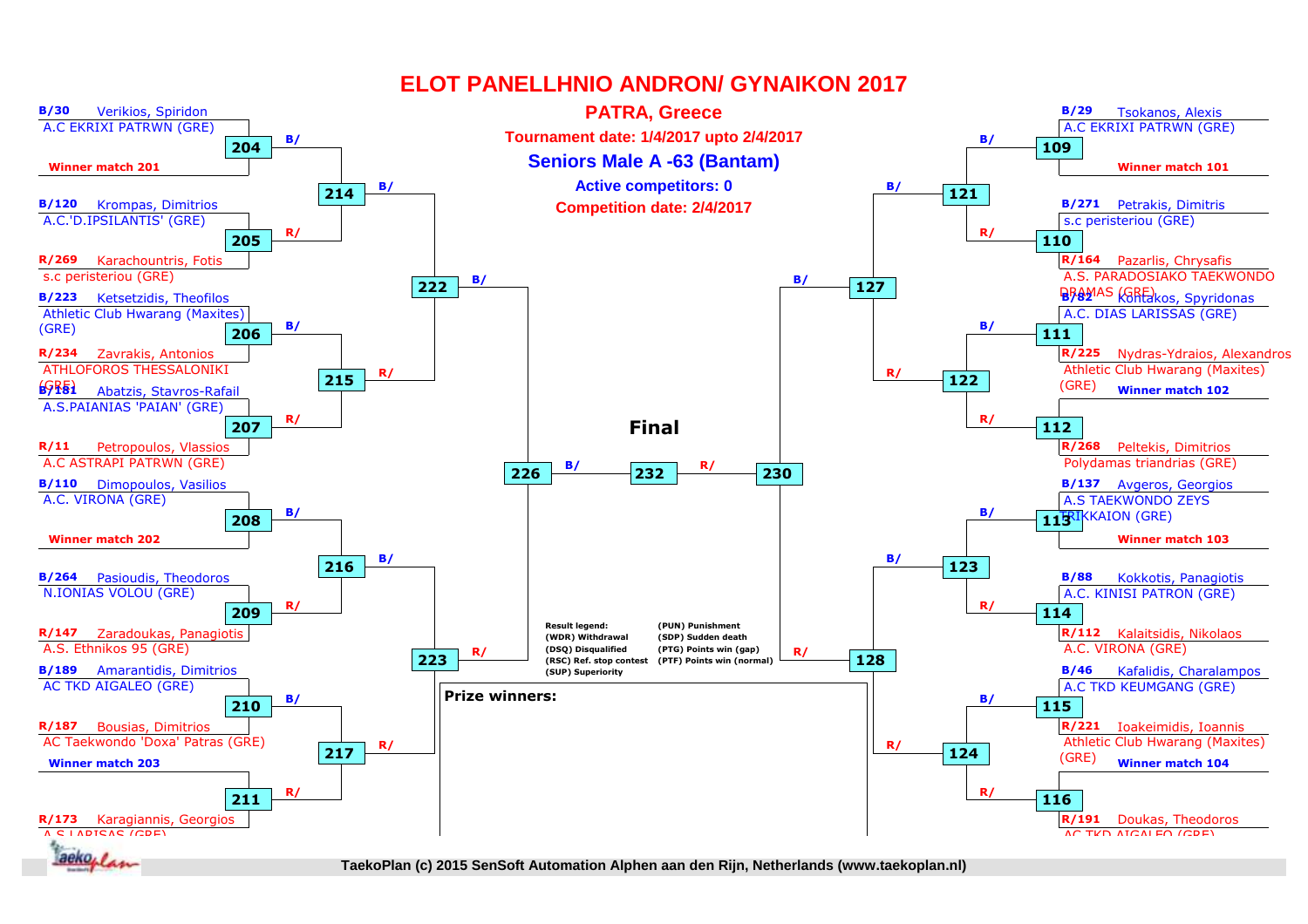### **PATRA, Greece**

**Tournament date: 1/4/2017 upto 2/4/2017**

**Seniors Male A -80 (Welter)**

### **Active competitors: 11**

**Competition date: 2/4/2017**



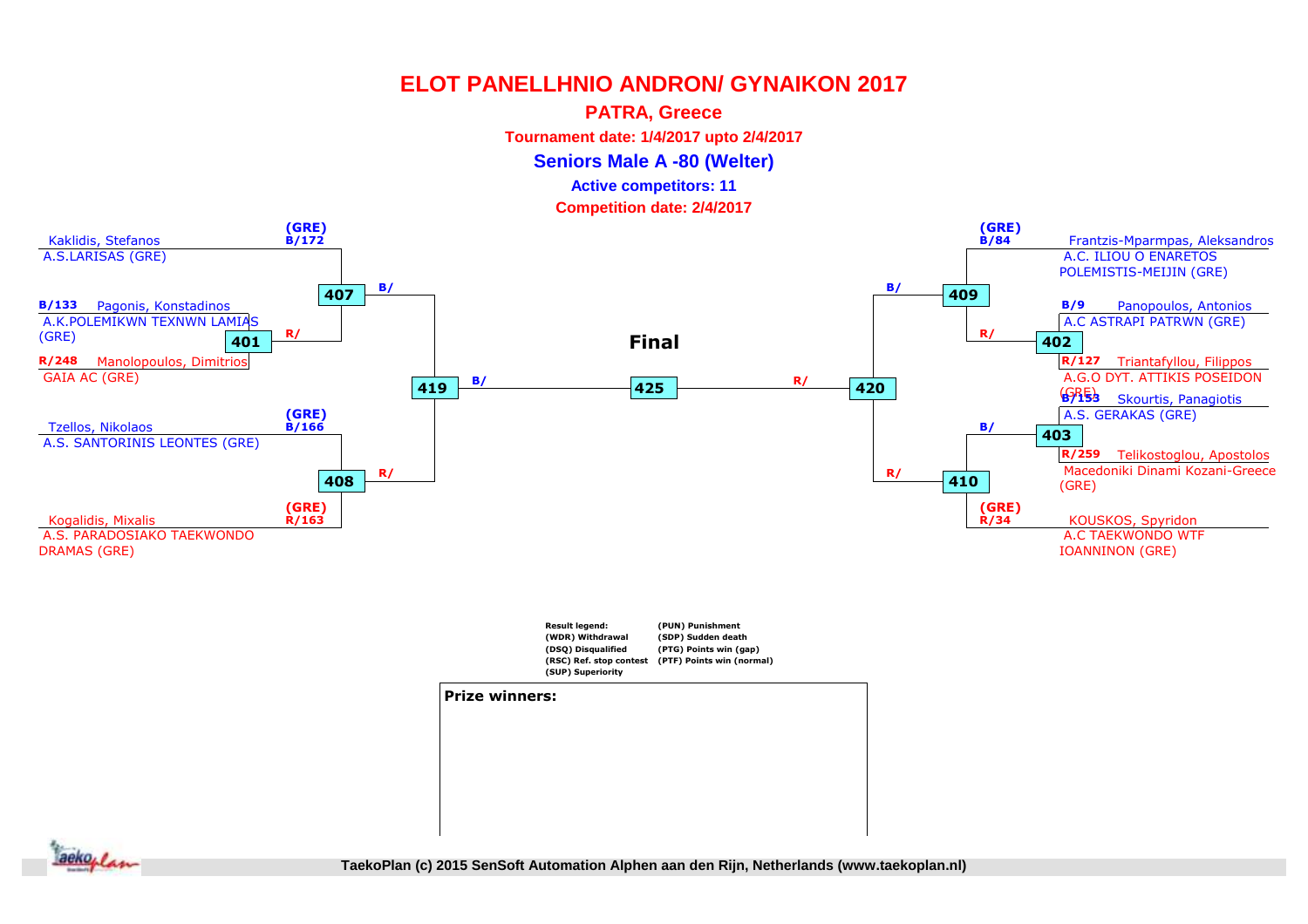### **PATRA, Greece**

**Tournament date: 1/4/2017 upto 2/4/2017**

**Seniors Female A -53 (Bantam)**

**Active competitors: 16**

**Competition date: 2/4/2017**



**1st rnd**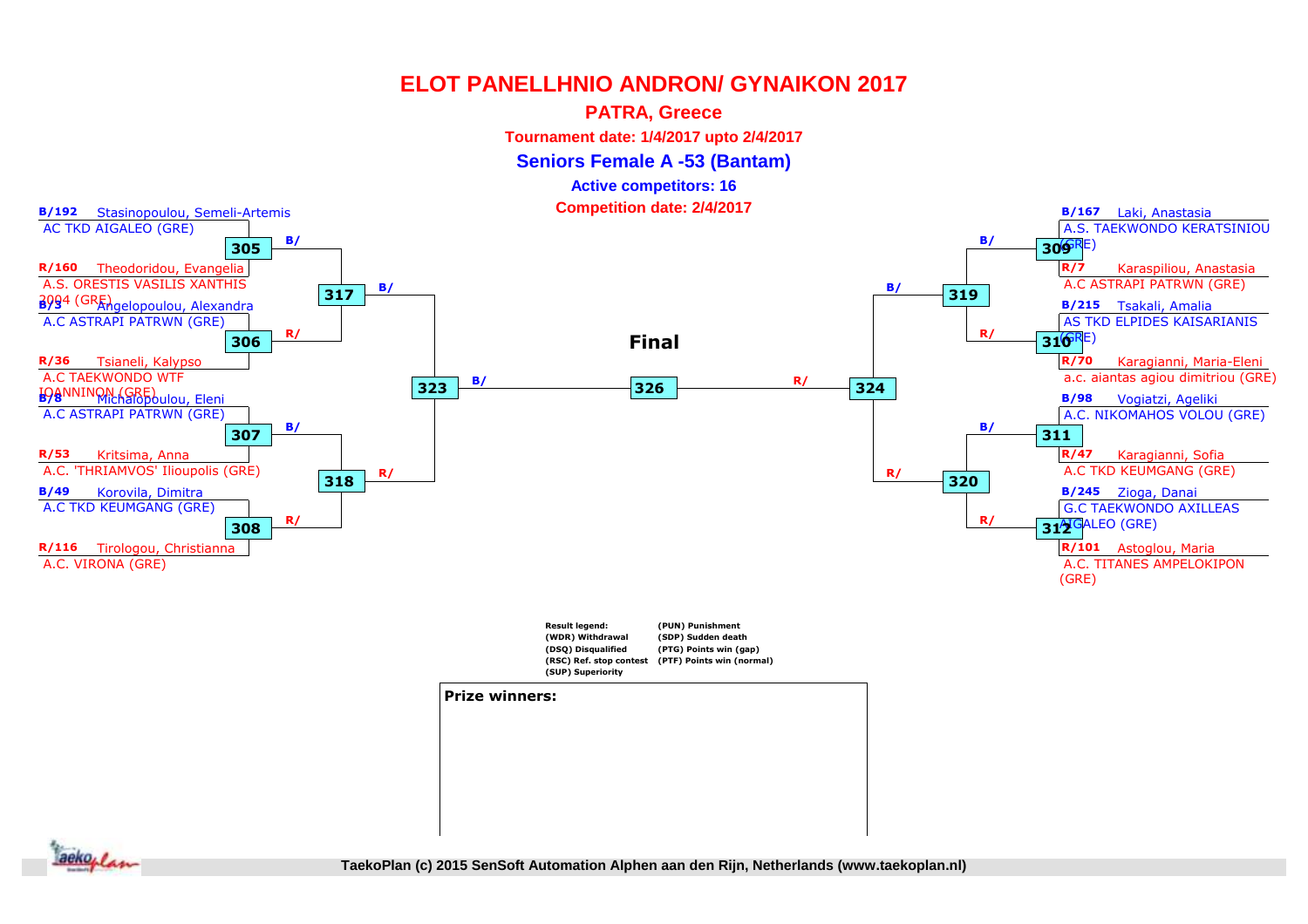### **PATRA, Greece**

**Tournament date: 1/4/2017 upto 2/4/2017**

**Seniors Female A -57 (Feather)**

#### **Active competitors: 10**

**Competition date: 2/4/2017**



#### **Prize winners:**

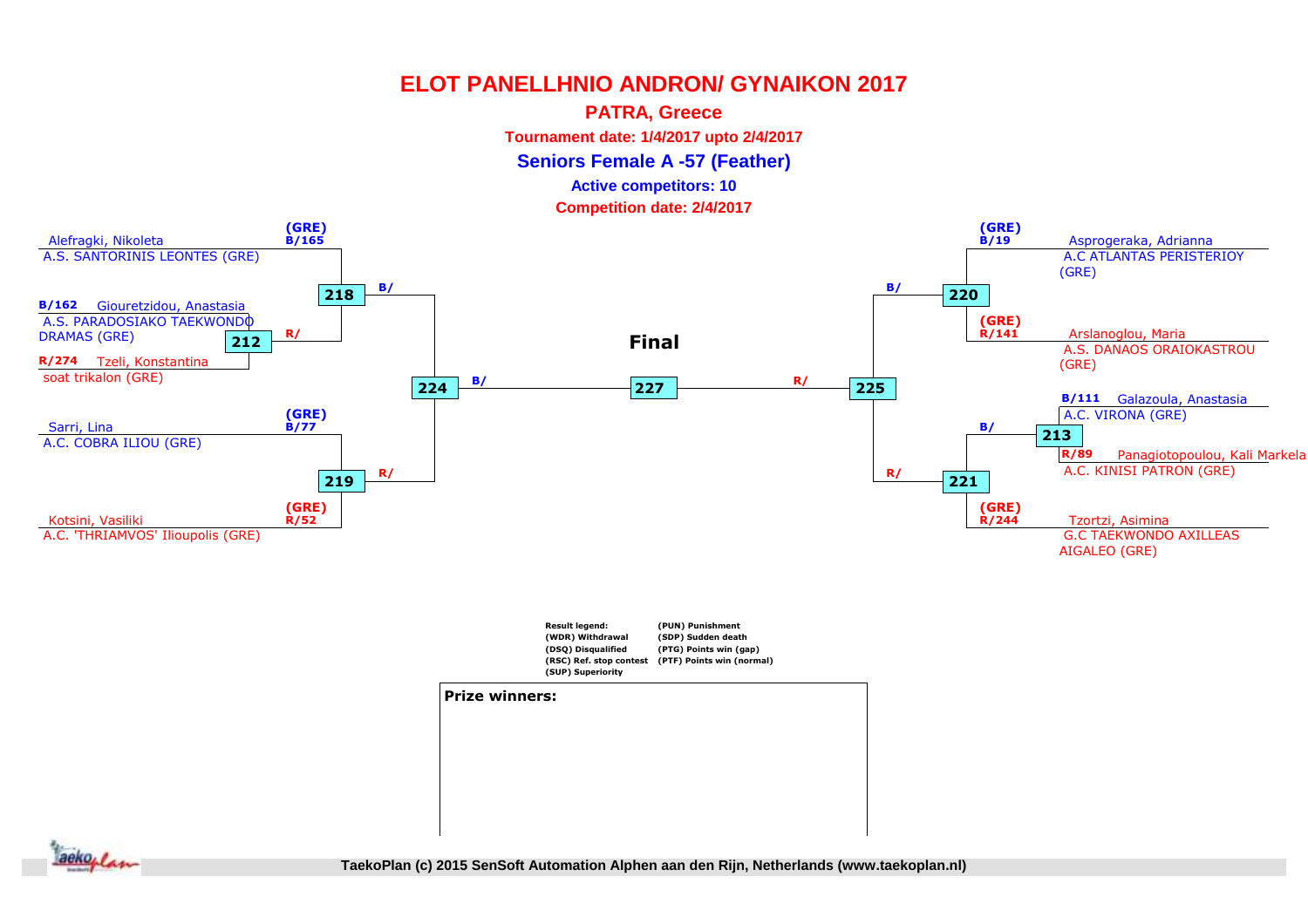### **PATRA, Greece**

**Tournament date: 1/4/2017 upto 2/4/2017**

**Seniors Female A -67 (Welter)**

### **Active competitors: 10**

**Competition date: 2/4/2017**





#### **Prize winners:**



**1st rnd QF SF SF Final TaekoPlan (c) 2015 SenSoft Automation Alphen aan den Rijn, Netherlands (www.taekoplan.nl)**